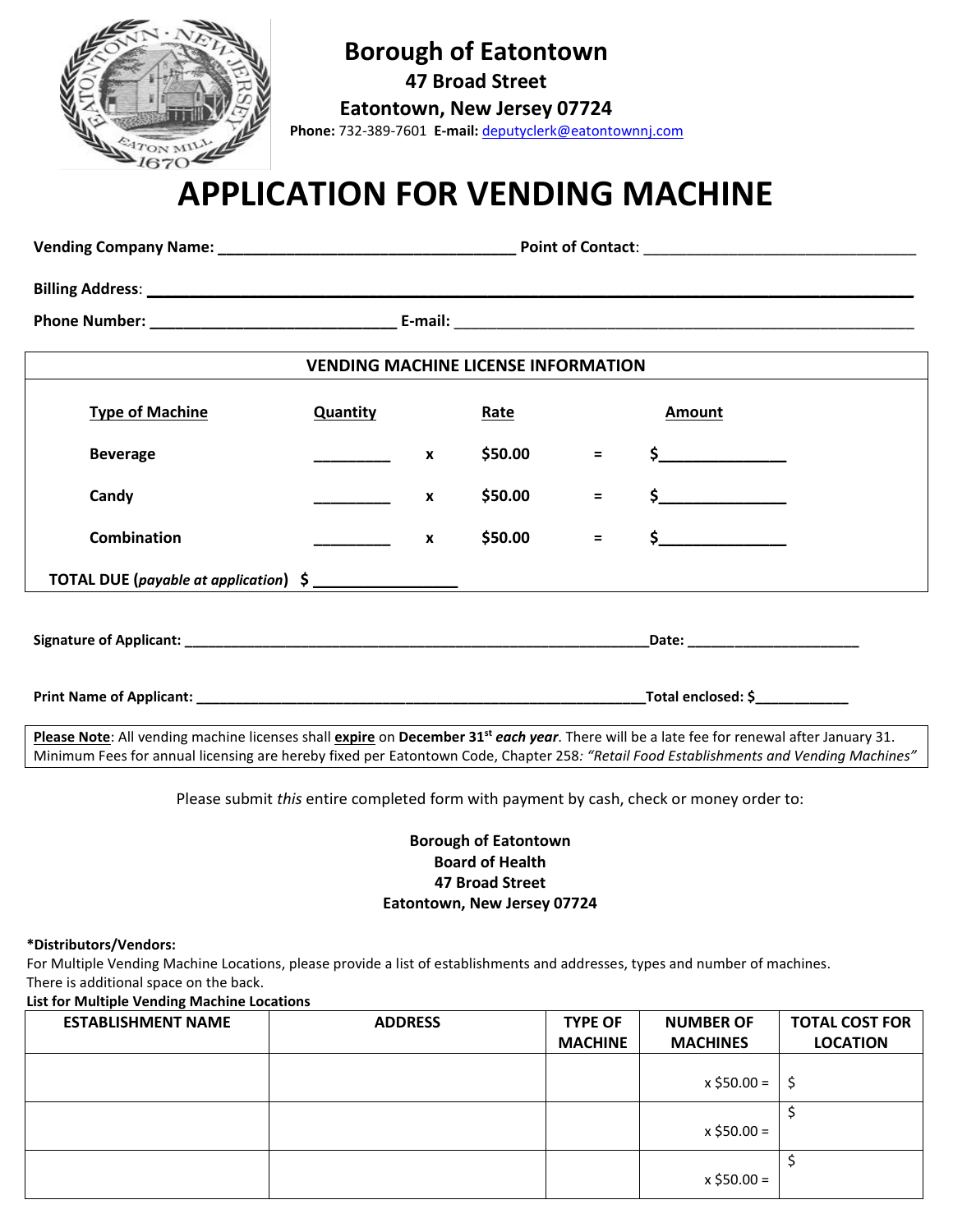| List for Multiple Vending Machine Locations<br><b>ESTABLISHMENT NAME</b> | <b>ADDRESS</b> | <b>TYPE OF</b> | <b>NUMBER OF</b> | <b>TOTAL COST FOR</b>    |
|--------------------------------------------------------------------------|----------------|----------------|------------------|--------------------------|
|                                                                          |                | <b>MACHINE</b> | <b>MACHINES</b>  | <b>LOCATION</b>          |
|                                                                          |                |                | $x $50.00 =$     | $\overline{\mathcal{L}}$ |
|                                                                          |                |                | $x $50.00 =$     | $\overline{\mathcal{L}}$ |
|                                                                          |                |                | $x $50.00 =$     | \$                       |
|                                                                          |                |                | $x $50.00 =$     | \$                       |
|                                                                          |                |                | $x$ \$50.00 =    | \$                       |
|                                                                          |                |                | $x $50.00 =$     | \$                       |
|                                                                          |                |                | $x $50.00 =$     | $\overline{\mathcal{L}}$ |
|                                                                          |                |                | $x $50.00 =$     | \$                       |
|                                                                          |                |                | $x$ \$50.00 =    | \$                       |
|                                                                          |                |                | $x $50.00 =$     | \$                       |
|                                                                          |                |                | $x $50.00 =$     | \$                       |
|                                                                          |                |                | $x $50.00 =$     | $\overline{\mathcal{L}}$ |
|                                                                          |                |                | $x $50.00 =$     | \$                       |
|                                                                          |                |                | $x $50.00 =$     | \$                       |
|                                                                          |                |                | $x $50.00 =$     | $\overline{\mathcal{L}}$ |
|                                                                          |                |                | $x$ \$50.00 =    | $\overline{\mathbf{S}}$  |
|                                                                          |                |                | $x $50.00 =$     | $\overline{\mathcal{L}}$ |
|                                                                          |                |                | $x $50.00 =$     | $\overline{\mathcal{L}}$ |
|                                                                          |                |                | $x $50.00 =$     | $\overline{\mathcal{L}}$ |
|                                                                          |                |                | $x $50.00 =$     | \$                       |
|                                                                          |                |                | $x $50.00 =$     | $\overline{\mathcal{L}}$ |